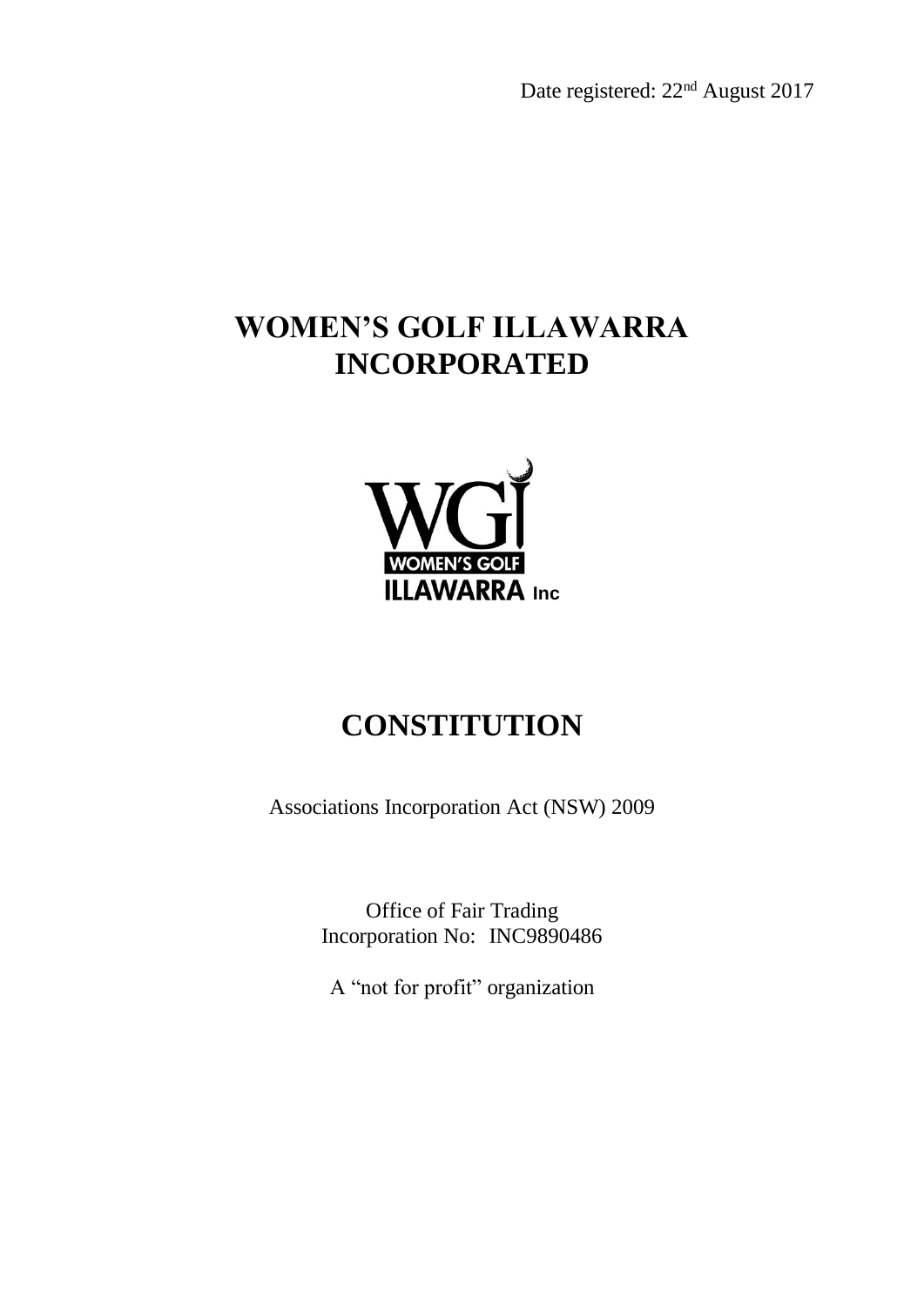## ASSOCIATIONS INCORPORATION ACT 2009 (NSW) **THE CONSTITUTION**

#### **of**

## **WOMEN'S GOLF ILLAWARRA INC.**

#### **PART 1 – INTERPRETATION**

#### **1. NAME**

The name of the association is Women's Golf Illawarra Inc. ("Association").

#### **2. INTERPRETATION**

#### 2.1 **Definitions**

In this Constitution unless the contrary intention appears, these words shall have the following meanings:

- **"Affiliated Member Club"** means a golf club affiliated with Women's Golf Illawarra Inc. which is from Northern Illawarra in the north to Shoalhaven in the south.
- **"Committee of Management"** means the body of officers elected in accordance with this constitution called shortly "The Committee".
- **"Club Delegate"** means an individual nominated from time to time in writing by an Affiliated Member Club to attend and exercise the rights of the Affiliated Member Club in General Meetings;
- **"Public Officer"** means the person appointed by the Association to carry out the duties relating to Incorporation as outlined in this constitution.
- **"Rules of Golf"** except as is provided in clause 17 the Rules of the game of golf as adopted and issued under the Authority of Golf Australia shall be observed in all competitions which are controlled by the Association or in which teams controlled by the Association take part.

Golf NSW is the governing body for golf in NSW, herein referred to as **"Golf NSW"**.

**"The Act"** means the Associations Incorporation Act 2009.

#### 2.2 **Interpretation**

- (a) Words importing the singular include the plural and vice versa;
- (b) Words imparting any gender include other genders;
- (c) References to persons include Corporations;
- (d) References to a person include legal personal representative, successors and permitted assigns of that person.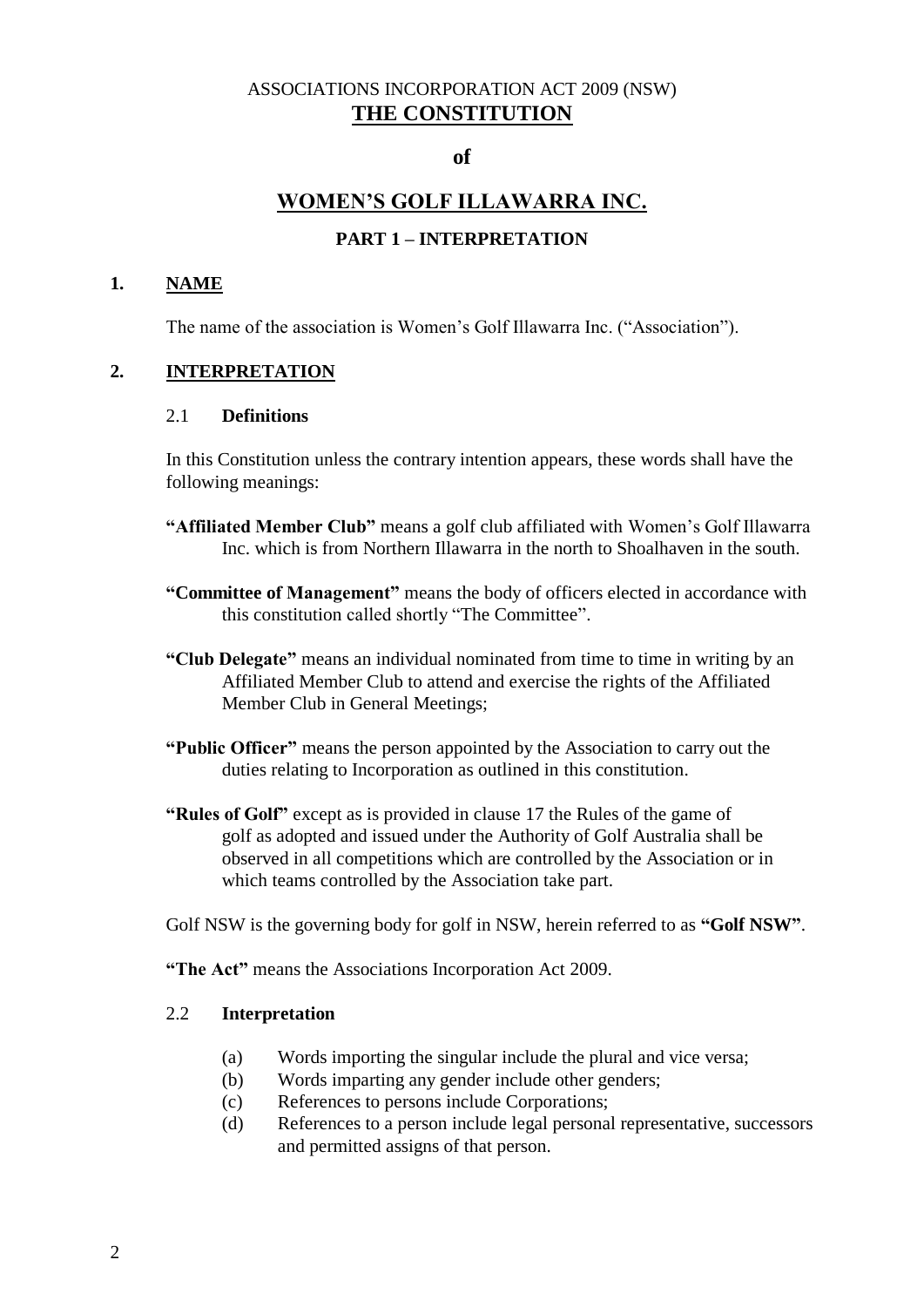## **3. OBJECTS and POWERS of the ASSOCIATION**

#### 3.1 **Objects**

The objects of the Association shall be: -

- (a) To foster, promote and control women's golf for participants within the boundaries of the Association as prescribed by Golf NSW Ltd
- (b) To organise and control competitions involving registered playing members from member clubs.
- (c) To promote, control and/or conduct matches, championships and competitions between teams representing member clubs.
- (d) To cooperate with Golf NSW and/or other District Associations in the conduct of research and development for improvements in the game of golf and golf equipment, generally, or in respect of women.

#### 3.2 **Powers**

The powers of the Association shall be to do such acts, whether solely or in conjunction with any person as the Association may in its absolute discretion consider incidental or conducive to the objects of the Association.

#### **4. MEMBERSHIP and AFFILIATIONS**

- 4.1 The Association shall have the following categories of membership.
- 4.1.1 Affiliated Member Clubs.
- 4.1.2 Committee Members as provided for and detailed in Clause 8.
- 4.1.3 Delegate Members each affiliated Member Club or Body shall be entitled to one (1) Delegate Member of the Association.
- 4.2 The Association shall maintain a register of all members of the Association as stated in 4.1.
- 4.3 Effective Membership Members acknowledge and agree that
	- (a) This Constitution constitutes a contract between each of them and the Association and that they are bound by the rules and regulations and in turn the rules of the Association.
	- (b) They shall comply with and observe this Constitution and the regulations and the Constitution of the Association and any determination, resolution or policy which may be made or passed by the Committee or to any duly authorized Committee or other entity with delegated authority.
	- (c) They are entitled to all the benefits, advantages, privileges and services of the Association.
	- (d) Membership is on a financial year (i.e.  $1<sup>st</sup> July 30<sup>th</sup> June$ ).
	- (e) Membership is to be renewed annually.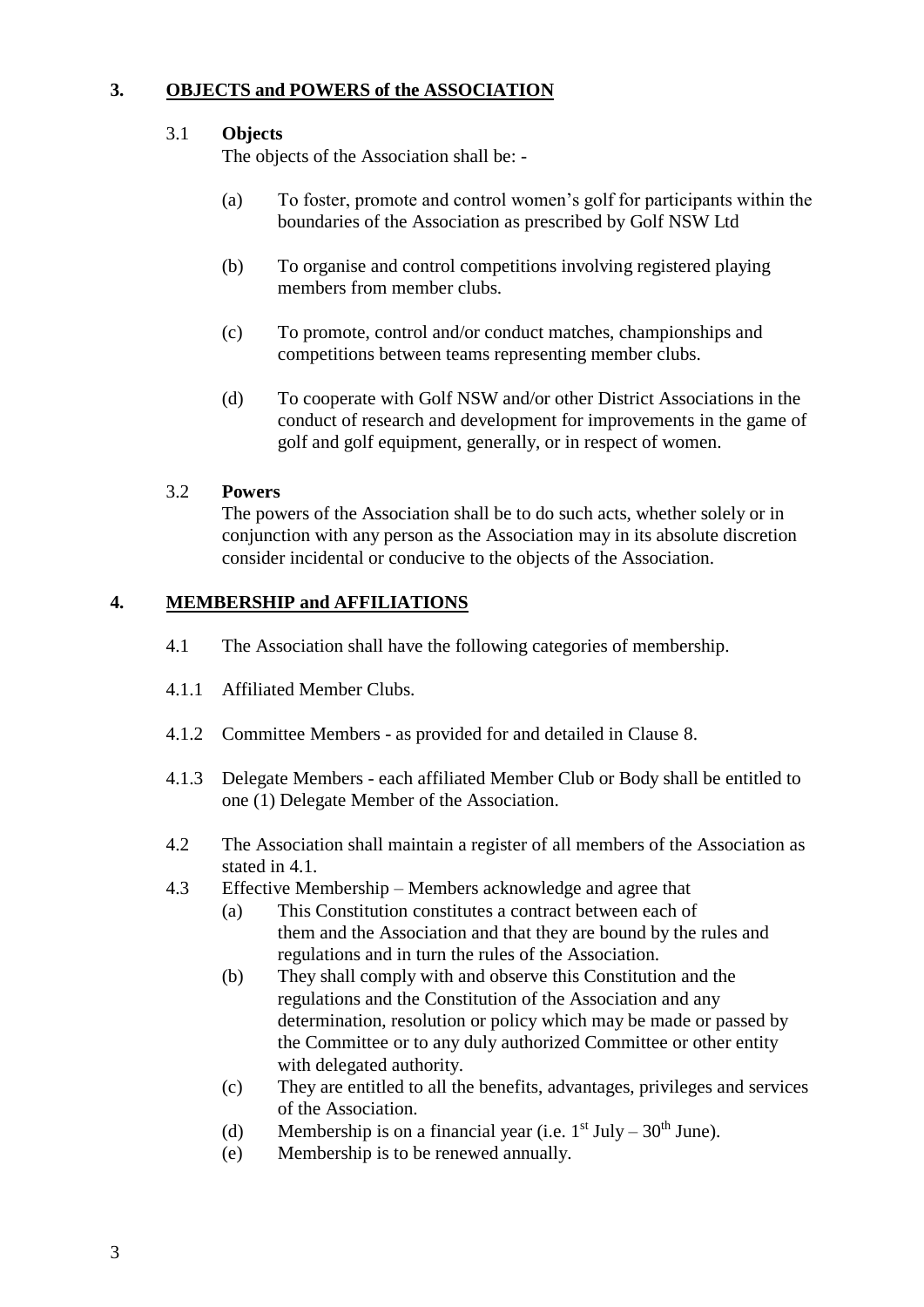## **5. APPLICATION for MEMBERSHIP**

- 5.1 Application for membership of the Association must be made to the Secretary on the form set out in Appendix 1 accompanied by the applicant's constitution, by-laws (if any), score card, line drawing of the course, evidence of tenure and such other information as the Committee may prescribe. This application can be sent by email or other electronic means.
- 5.2 As soon as practicable after receiving a nomination for membership, the Secretary will refer the nomination to the Committee which will determine whether to approve or reject the nomination.
- 5.3 Where the Committee determines to approve a nomination for membership, the Secretary will, as soon as practicable after that determination, notify the nominee of that approval and request the nominee to pay within the period of 28 days, after receipt by the nominee of the notification, the moneys payable by a member under clause 6.
- 5.4 The Secretary will, on payment by the nominee of the amounts referred to in clause 5.3, within the period referred to in that clause, enter the nominee's name in the register of members and, upon the name being so entered, the nominee becomes a member of the Association.

## **6. SUBSCRIPTION AND FEES**

- 6.1 The annual membership subscription and fees or other amounts payable by members to the Association shall be as determined by the Committee from time to time. Affiliated Member Clubs shall have an obligation to pay an annual affiliation fee to the Association.
- 6.2 Nothing in this rule shall prevent the determination of different subscriptions, fees or other amounts being payable in respect of different classes of members or different categories within the classes of members.

## **7. MEMBER'S LIABILITY**

The liability of a Member of the Association to contribute towards the payment of debts and liabilities of the Association or the costs, charges and expenses of the winding up of the Association is limited to the amount if any unpaid by the Member in respect of membership of the Association as required by clause 6.

#### **8. MANAGEMENT COMMITTEE**

- 8.1 Subject to the over-riding authority of a General Meeting, the Committee shall superintend, manage and control the affairs of the Association and may exercise all powers of the Association between General Meetings.
- 8.2 The Officers of the Association who shall comprise the Committee are President, two Vice Presidents, Minutes Secretary, Competition Secretary, Treasurer, Pennant Coordinator, Junior Convenor and such other Committee members as are elected from time to time by the Annual General Meeting.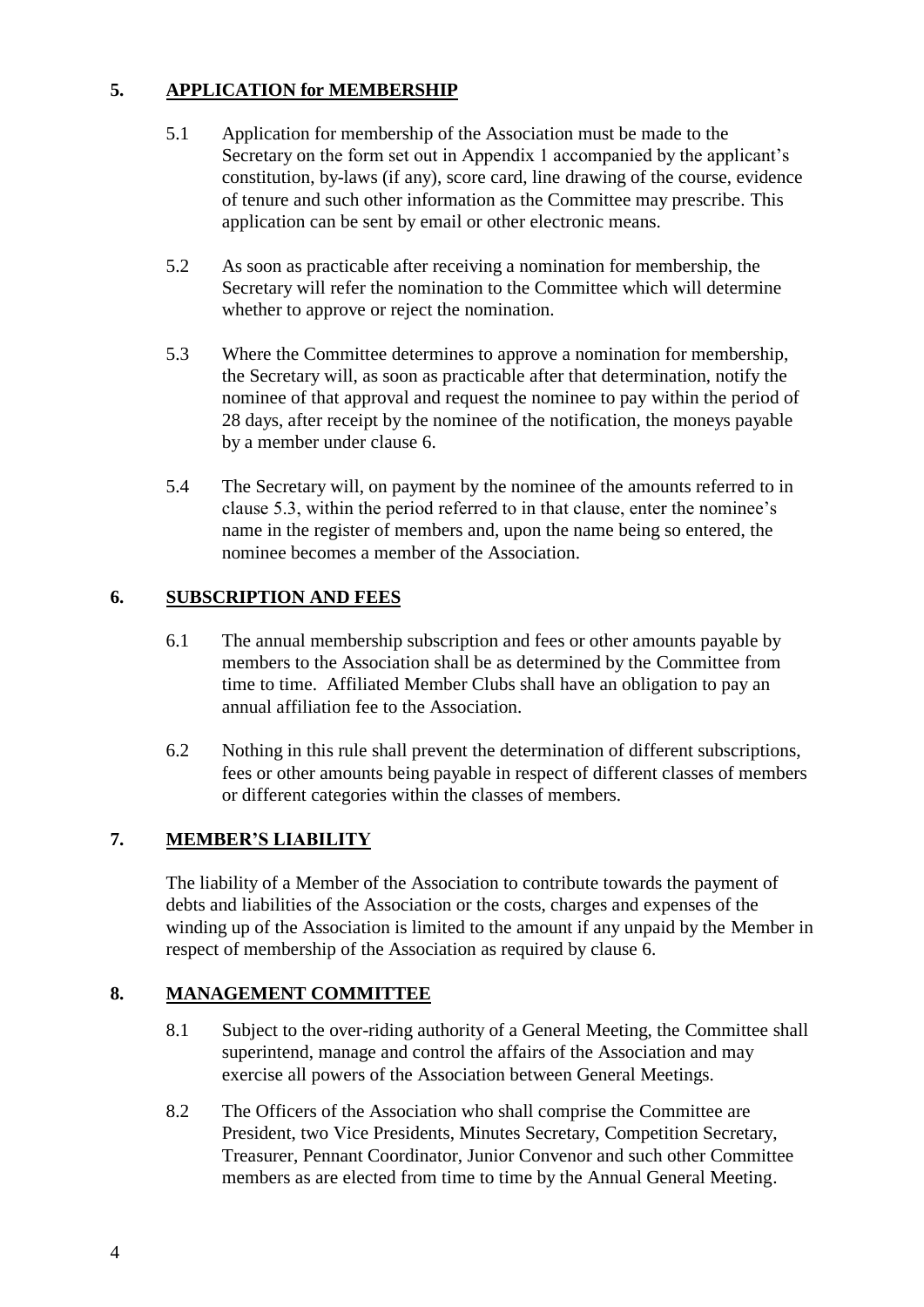- 8.2.1 If any Officer is absent from two (2) consecutive scheduled meetings of the Committee, unless leave of absence is granted by the Committee the Office shall be declared vacant.
- 8.2.2 The Committee may at its absolute discretion declare any office or position in the Association to be vacant. Such a declaration shall be made by resolution carrying a two-thirds majority of all the Officers, after at least one (1) month's notice in writing, stating shortly the substantial reasons for the proposal to all Officers and to the person affected who shall have the right to be heard in defence before any such resolution is carried.
- 8.2.3 The Association Committee members shall reside within the boundaries of the Association.
- 8.2.4 All Officers shall be elected by secret ballot at an Annual General Meeting and shall hold Office for a term of one (1) year.
- 8.2.5 Should the holder of any elected office die, resign or be removed from Office, the casual vacancy shall be filled by the Committee and the Officer so appointed shall hold Office for the remainder of her predecessor's term.
- 8.2.6 The President may hold office for a maximum of three (3) consecutive terms of one year each. After holding office for three (3) consecutive years, the retiring President may make herself available for re-election as President after a period of one year's absence. At the conclusion of her three (3) years in office, the retiring President may stand for a different position to the one she held. There is no maximum number of consecutive terms for which any other committee member may hold office.
- 8.2.7 No Officer may act as delegate or proxy delegate for an Affiliated Member Club.
- 8.3 The Committee shall meet on a minimum of four (4) scheduled occasions in each year to be notified to all Members in advance and on such other occasions when necessary. Additional meetings may be convened by the President or in her absence one of the Vice Presidents. In emergent or urgent circumstances, any four (4) Officers (other than the President) may convene a special Committee Meeting at any time.
- 8.3.1 The Committee may choose to conduct an electronic ballot to determine any issue or proposal. A combination of a committee meeting and an electronic ballot is not permitted.
- 8.4 At any meeting of the Committee: -
- 8.4.1 The President or in her absence, one of the Vice Presidents or in the absence of all three of them, another officer appointed by those persons present shall preside.
- 8.4.2 Each Member of the Committee shall have one vote and in the case of equality of votes the President shall have a second and casting vote.
- 8.4.3 Voting shall be by a show of hands unless a secret ballot shall be immediately requested by not less than three (3) Members of the Committee.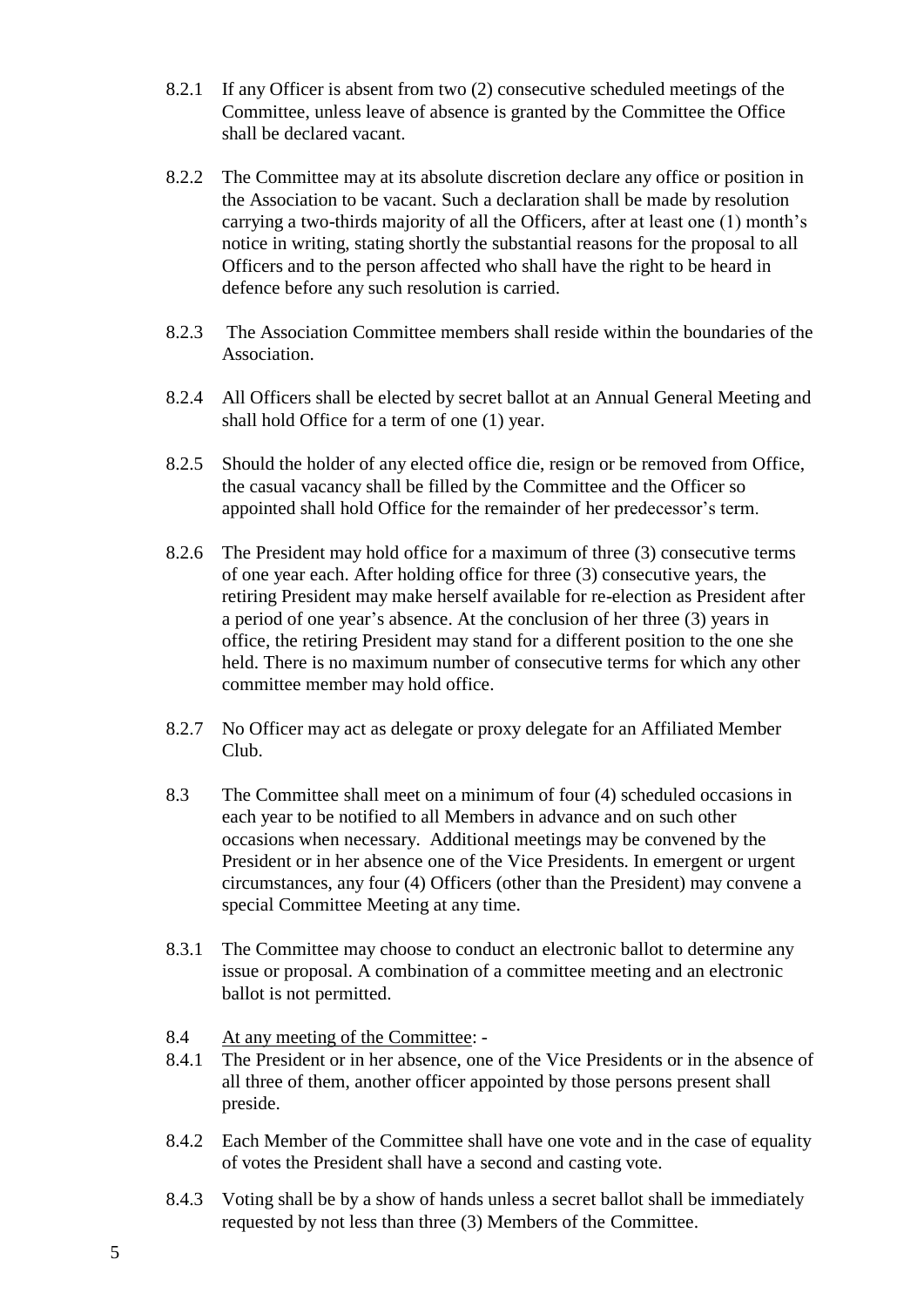- 8.4.4 A quorum shall be three (3) persons present and entitled to vote.
- 8.5 Without prejudice to its own powers the Committee may appoint committees or persons to deal with specified matters and it may delegate any of its powers other than this power of delegation.

## **9. FINANCE**

- 9.1 An Affiliated Member Club shall pay to the Association such fees, levies, fines and other charges as are determined from time to time by a General Meeting or by the Committee.
- 9.2 All such payments shall be made direct to the Association at an address nominated by the Treasurer.
- 9.3 Association general fees and levies from Affiliated Member Clubs in accordance with approved budgets or resolutions shall be due and payable at such times and in such instalments as are determined from time to time by the Committee and notified in writing by email to Affiliated Member Clubs.
- 9.4 Special levies, fines and charges are due and payable by the date fixed for payment thereof provided such date fixed shall be at least twenty-one (21) days from the date of the invoice statement of account or other written advice.
- 9.5 On failure to pay any fee, levy, fine or other charge within the time prescribed or approved an Affiliated Member Club shall be declared unfinancial as at the time prescribed or approved and accordingly such occurrence shall be duly minuted at the next meeting of the Committee.
- 9.6 An unfinancial Affiliated Member Club shall not be eligible to exercise its voting rights in any meeting conducted by this Association and shall be subject to loss of competition points gained by its teams whilst the Affiliated Member Club remains unfinancial.
- 9.7 The Association's financial year shall conclude on the  $30<sup>th</sup>$  June.
- 9.8 The Treasurer shall
- 9.8.1 Be responsible for the collection of and accounting for all funds, fees, fines, levies and other monies due to the Association.
- 9.8.2 Issue as necessary all receipts, invoices and statements of account.
- 9.8.3 Pay all accounts due by the Association on the Authority duly minuted by the Committee or a General Meeting.
- 9.8.4 Provide each meeting of the Committee with statements of receipts and expenditure budget variations, bank reconciliations, major debtors and creditors and any other financial information required by the Committee.
- 9.8.5 Submit the books of account and draft financial reports to the Auditor within fourteen (14) days of each financial year of the Association.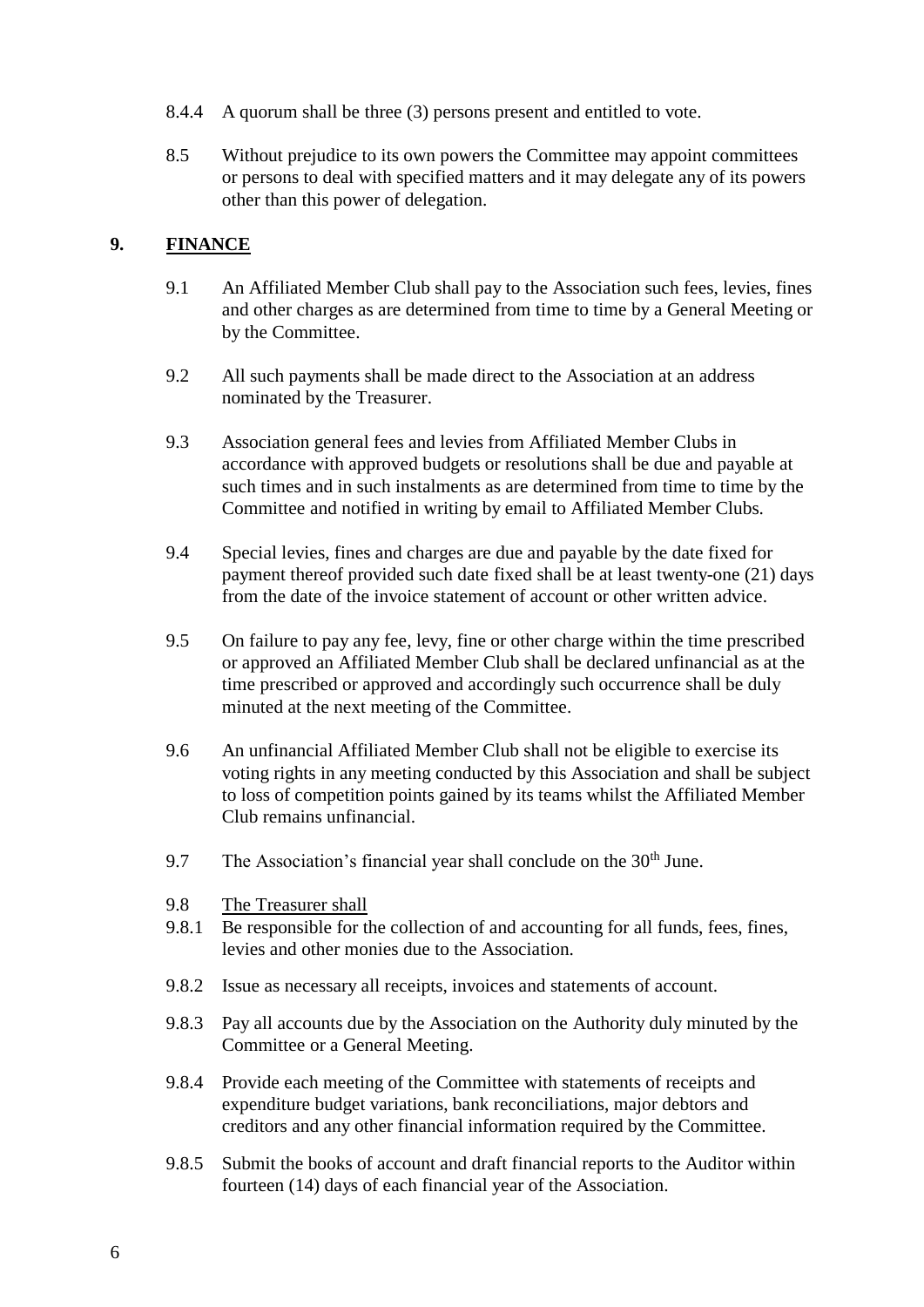- 9.8.6 Submit to the Annual General Meeting a duly audited statement of income and expenditure and balance sheet with comparative figures for the previous financial year and corresponding budget.
- 9.9 The income and property of the Association shall be applied solely towards the promotion of the objects of the Association as set out in clause 3 above.
- 9.10.1 The whole or any part of the Funds of the Association may be invested by resolution of the Committee which shall have the power to vary, transpose, realize and re-invest for the benefit of the Association.
- 9.10.2 An Auditor shall be appointed by the Committee and shall hold Office until he or she dies, resigns or is removed from Office by a Special Resolution carried by General Meeting after fourteen (14) days notice in writing to the Auditor.
- 9.10.3 The Honorary Auditor or Auditors appointed by the Members of the Association shall, prior to the Annual General Meeting each year, audit the books, accounts and records of the Association and the Report of such audit shall be presented to the Annual General Meeting.
- 9.10.4 The Auditor shall report to the Association on the balance sheet, income and expenditure statement and any other statements and shall state whether he/she had obtained all information and explanations required by him and whether in his/her opinion the balance sheet is properly drawn up to show a true and correct view of the finances, assets and liabilities of the Association as shown by the books of account and according to the information and explanations given to him/her. The Auditor shall be entitled to speak at an Annual General Meeting on any matter relevant to his report.
- 9.11 Distribution of property on winding up/dissolution
	- (a) If upon winding up or dissolution of the Association (other than for the purposes of reconstruction or amalgamation) there remains after satisfaction of all its debts and liabilities any surplus property, the same shall be distributed in accordance with Section 53 of the Associations Incorporation Act 2009 (NSW) by special resolution of the Association.
	- (b) Any such distribution of surplus property must be approved by the Director General of the NSW Fair Trading.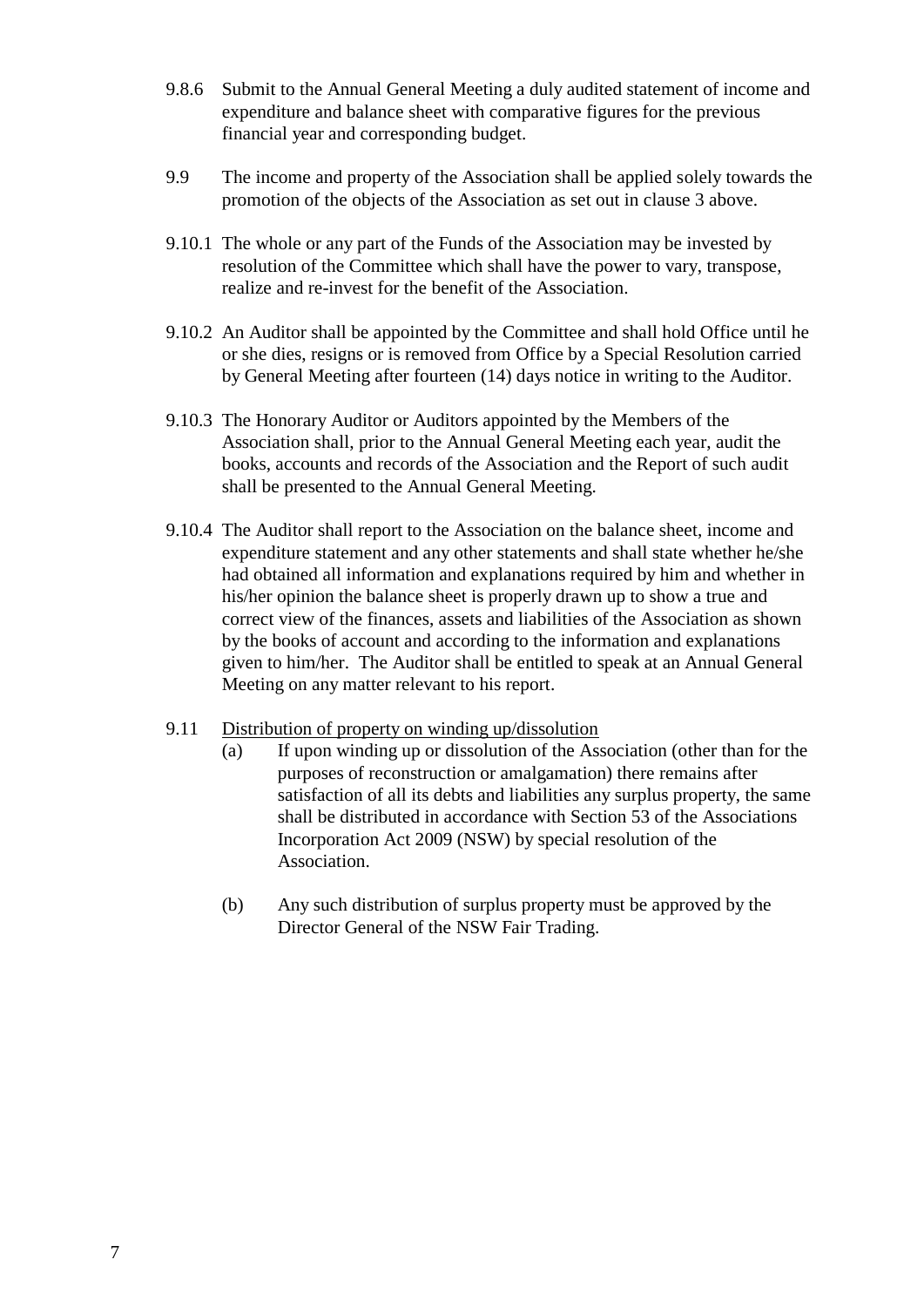#### **10. GENERAL MEETING**

- 10.1 All the powers of the Association may be exercised at a General Meeting.
- 10.1.1 Each Affiliated Club shall have 1 vote at General Meetings which, subject to this Constitution, shall be exercised by its Club Delegate, or appointed proxy. No other Member shall be entitled to vote (except a Life Member). The members of the Committee shall have the right to attend and debate, but not vote.
- 10.1.2 Affiliated Member Clubs shall notify in writing the names of their delegates and each delegate shall hold Office until a successor is appointed or the appointment is terminated.
- 10.1.3 Should a delegate be unable to attend all or part of a general meeting that delegate or the Affiliated Member Club she represents may appoint another person in writing to be her proxy for the period of absence. The proxy delegate shall have all the powers of the delegate she represents. An Officer, delegate or proxy for another delegate may not be appointed as a proxy delegate.
- 10.1.4 The President or in her absence one of the Vice Presidents or in the absence of all three of them, an officer, appointed by those present who are entitled to vote, shall preside at a General Meeting.
- 10.1.5 A quorum shall be:
	- i. eight (8) persons entitled to vote;
	- ii at an adjourned, Annual or Special General Meeting those present and entitled to vote.
- 10.1.6 A general meeting shall be adjourned to a time, date and place to be determined by the Committee if within half an hour of the time appointed for the meeting a quorum is not present. Three (3) persons entitled to vote shall be a quorum for the purposes of appointing a Chairperson and adjourning the meeting.
- 10.1.7 Voting at a General Meeting. Any election shall be by secret ballot and on any proposal by show of hands provided that a secret ballot on any proposal shall be taken if demanded by at least four Affiliated Member Clubs.
- 10.1.7.1 A secret ballot demanded on the election of a President or on a Motion for adjournment shall be taken immediately.
- 10.1.7.2 During the taking of a secret ballot at a General Meeting the President may permit the discussion of any other business on the agenda.
- 10.1.7.3 The result of the secret ballot shall be the decision of the General Meeting and it shall not be rescinded at the same meeting except by secret ballot.
- 10.1.7.4 Equality of votes. Where voting at General Meetings is equal, the Chairperson may exercise a casting vote. The Chairperson has no deliberative vote.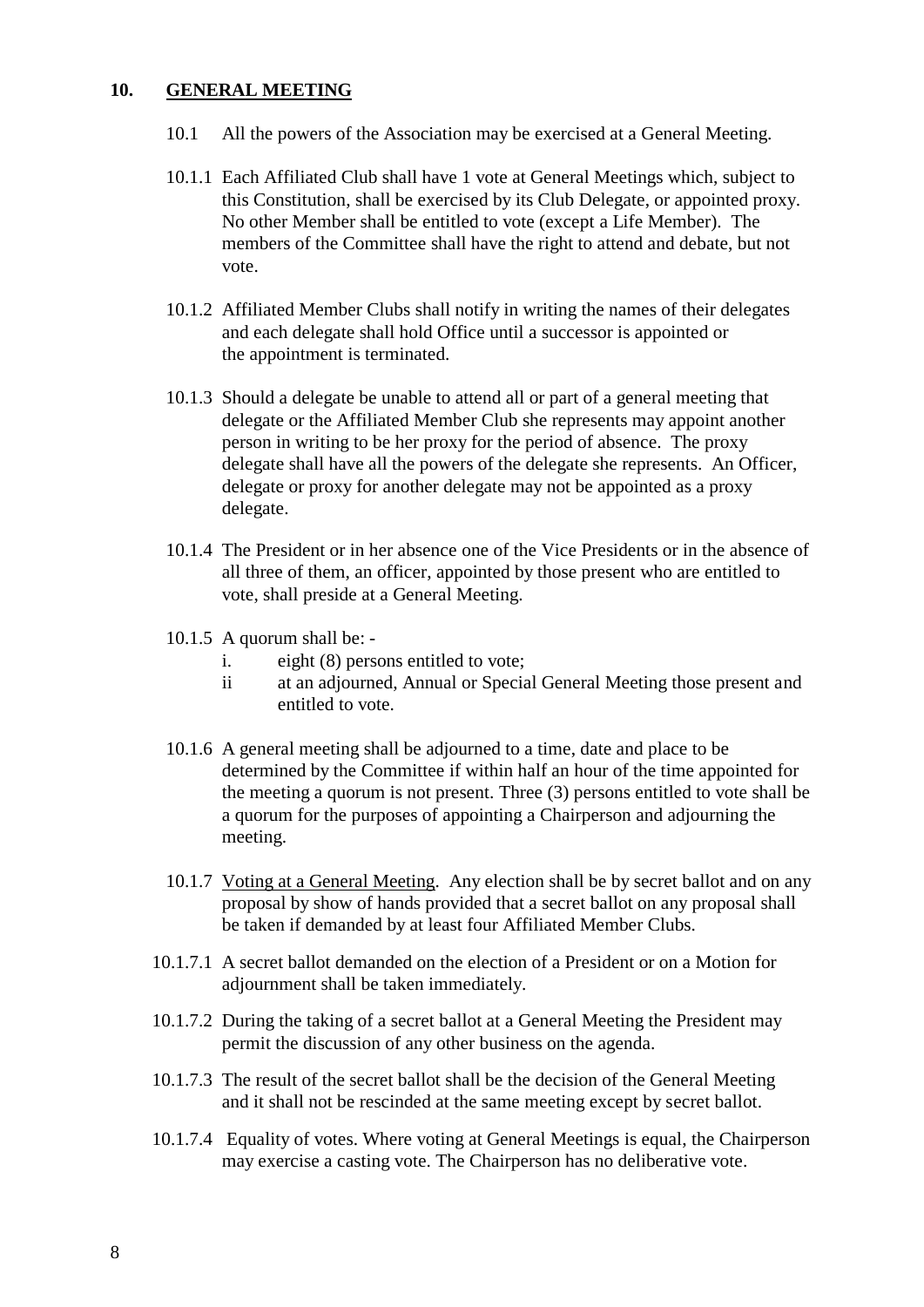10.1.7.5 The Committee may choose to conduct an electronic ballot to determine any issue or proposal, except for the election of office bearers. A combination of a general meeting and an electronic ballot is not permitted.

## **11**. **ANNUAL GENERAL MEETING**

- 11.1 The Association must hold its first Annual General Meeting within the period of 18 months after its Incorporation under the Act.
- 11.2 An Annual General Meeting shall be held not later than the  $30<sup>th</sup>$  day of November each year. The Secretary shall give at least four (4) weeks notice of the time, date and place to Affiliated Member Clubs, and all persons entitled to attend. Accidental omission to give such notice to any person, Affiliated Member Club entitled to attend shall not necessarily invalidate any business done or resolution passed by the meeting.
- 11.3 The business of an Annual General Meeting shall be: -
- 11.3.1 To receive and consider
	- i. The annual report of the Association and any business arising therefrom;
	- ii. The Statement of Income and Expenditure and the balance sheet for the last preceding financial year with comparative figures for the previous year and corresponding budget.
- 11.3.2 To elect such Officers and Committee members as are required and to fill any other positions required to be filled by a General Meeting.
- 11.3.2.1 Nominations for election to office and other positions within the Association shall be in writing, proposed and seconded by members of the Association and endorsed by the candidate. Nominations shall be lodged with the Secretary in writing by post or e-mail not less than seven (7) days prior to the Annual General Meeting.
- 11.3.2.2 Where the number of Nominations for any Office or positions does not exceed the number of Officers or positions to be filled the Chairman shall declare the Nominee or the Nominees to be duly elected.
- 11.3.2.3 Where the number of nominations for any Office or position exceeds the number of Officers or positions to be filled the Chairperson shall arrange for the conduct of a secret ballot to determine the election.
- 11.3.2.4 Subject to rule 8.2.6, where no Nomination is received for any Office or position or insufficient nominations are received for any group of positions, further nominations may be received at the meetings for any office or position remaining unfilled and if necessary a secret ballot shall be conducted to fill that Office or position.
- 11.3.2.5 Any Office or position not filled at the Annual General Meeting may be filled by the Committee, subject to the restriction in 8.2.6.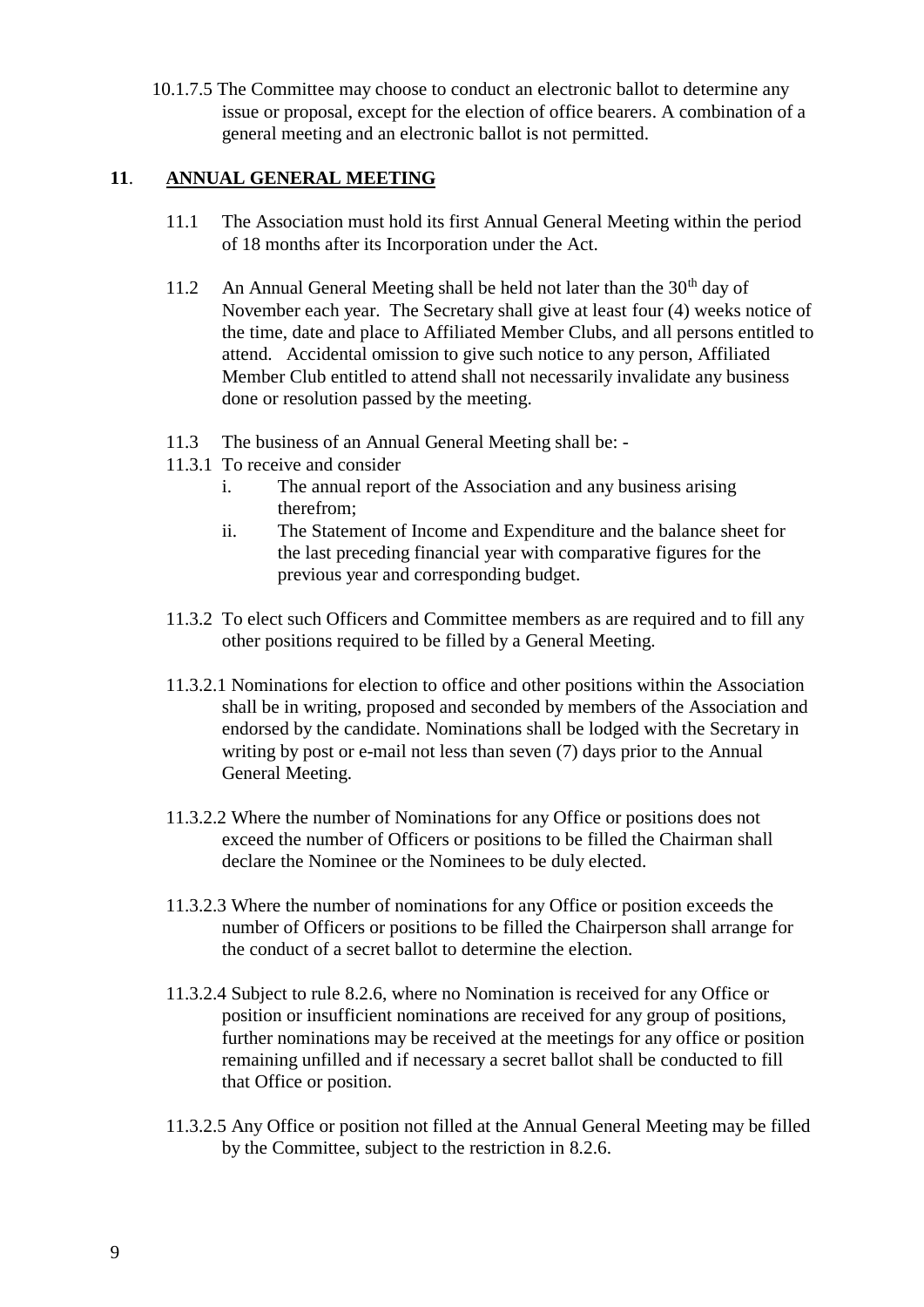- 11.3.3 To consider motions on notice, provided that such notice in writing by post or e-mail was received by the Secretary, not less than 21 days prior to the meeting and included in the agenda.
- 11.3.4 To consider any other business which, under this constitution, may be transacted at an Annual General Meeting.

## **12. SPECIAL GENERAL MEETING**

- 12.1 A Special General Meeting may be convened at any time by the President or by resolution of the Committee or by requisition pursuant to sub-clause 12.2.
- 12.1.1 At least fourteen (14) days notice shall be given to all persons, Affiliated Member Clubs entitled to attend a Special General meeting. The notice shall specify the time, date and place of the meeting and shall state shortly the business to be considered. Accidental omission to give such notice to any person, member club or body entitled to attend shall not necessarily invalidate any business done or resolution passed by the meeting.
- 12.1.2 Within fourteen (14) days of receipt of a duly made requisition the Secretary shall convene a Special General Meeting in accordance with the provisions of sub-clause 12.1.1.
- 12.2 A requisition for a Special General Meeting may be made by any three (3) Affiliated Member Clubs or by four (4) members of the Committee.
- 12.2.1 A requisition shall be signed by the Secretary of each Affiliated Member Club or body or the members requesting the meeting, as applicable, and shall state the business to be considered. The requisition shall be forwarded to the Secretary of the Association.
- 12.2.2 Within fourteen (14) days of receipt of a duly made requisition the Secretary shall convene a Special General Meeting in accordance with the provisions of sub-clause 12.1.1.
- 12.2.3 If the Secretary fails to do so within that time the requisitionists may themselves convene the meeting which shall be held within six (6) weeks of delivery to the Secretary of the requisition, failing which the requisition shall lapse.

#### **13. ALTERATIONS AND SPECIAL RESOLUTIONS**

13.1 This Constitution may be amended or rescinded wholly or in part at a General Meeting or a Special General Meeting by a three-quarters majority of those present and entitled to vote provided that at least twenty-one (21) days notice of any motion to amend or rescind shall be given in writing to all persons entitled to attend and vote at that meeting.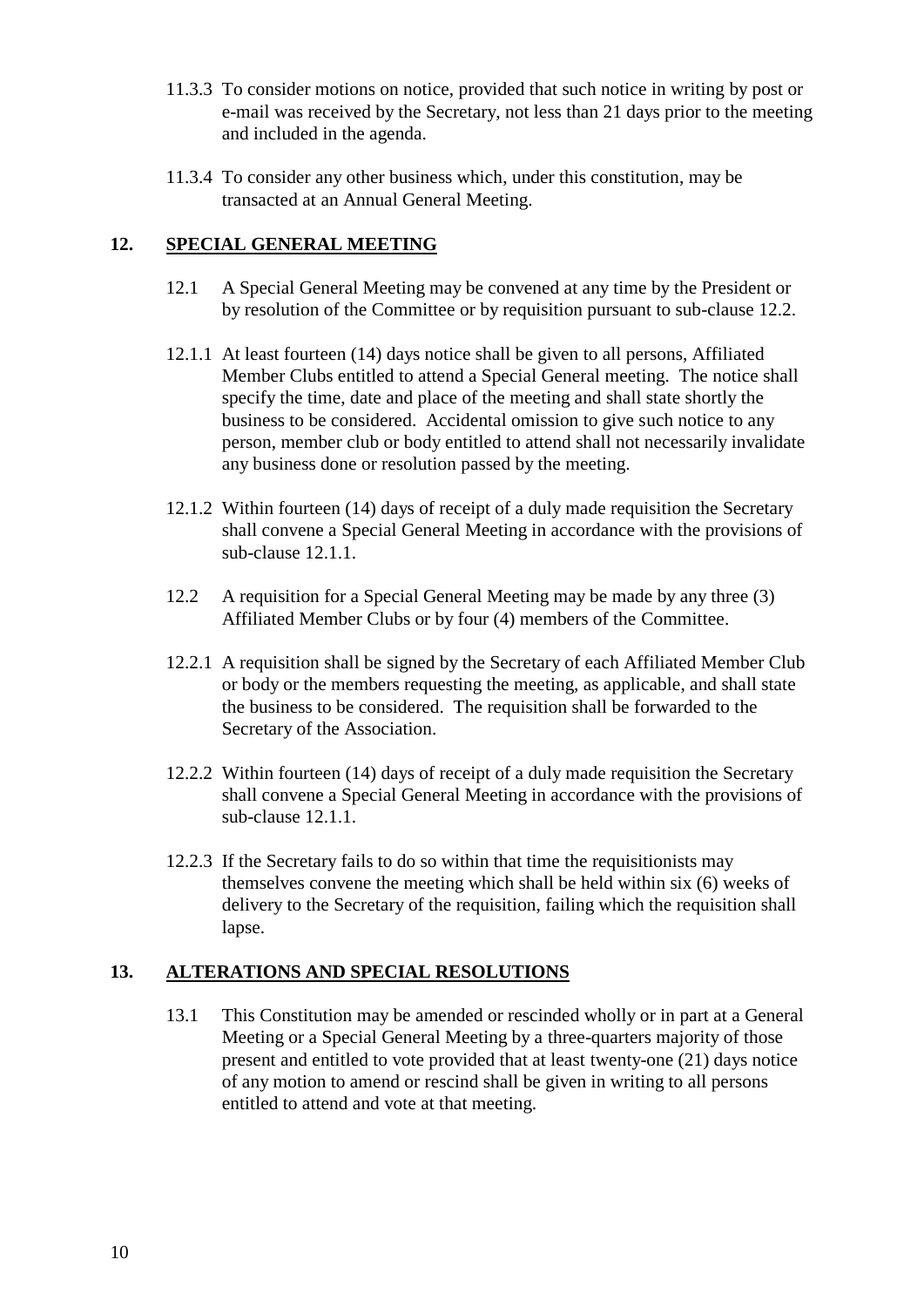## **14. ADMINISTRATIVE PROCEDURES**

- 14.1 For the purposes of this Constitution, a notice or document may be served by or on behalf of the Association upon any member personally or by sending it by post or email or delivering it to the member's address shown in the register of members.
- 14.2 Where a notice or document is sent to a person by post or email, the notice or document shall, unless the contrary is proved, be deemed for the purposes of these rules to have been served on the person at the time at which the notice or document would have been delivered in the ordinary course of post or email.
- 14.3 The Minutes Secretary, or such other person as the Committee may determine, shall cause minutes to be made of all meetings of the Committee and all general meetings of the Association. Minutes may be kept in written or electronic form.
- 14.4 The minutes of a meeting shall be signed by the Chairperson of the meeting at which the proceedings were held or by the Chairperson of the next succeeding meeting. The Chairperson may sign the minutes of meeting proceedings electronically.
- 14.5 The Treasurer shall ensure that correct books and accounts are kept showing the financial affairs of the Association. Such records shall be available for inspection by any member and shall be held in the custody of the Treasurer.
- 14.6 Except as otherwise provided by these rules, the Secretary shall keep in her custody or under her control all records, books, and other documents relating to the Association. Such records, books, and other documents shall be open to inspection, free of charge, by any member of the Association at any reasonable hour. The committee may refuse to permit a member of the association to inspect or obtain a copy of records of the association that relate to confidential, personal, commercial or legal matters or where to do so may be prejudicial to the interests of the association.
- 14.7 Officers of the Association and Delegates of Affiliated Member Clubs and bodies shall each be supplied with complete and correct copies of this Constitution from time to time and with suitable amendment advices immediately after minor amendments are approved.

#### **15. TITLES**

- 15.1 Life Members shall be elected by secret ballot by a three-quarters majority of delegate members and life members present at an Annual General Meeting of the Association. A candidate for Life Membership must have
	- (i) been an active member of not fewer than ten (10) years standing,
	- (ii) rendered lengthy and meritorious service to the Association,
	- (iii) been nominated by notice in writing by two (2) members, and
	- (iv) had the nomination approved by the Association Committee.
- 15.2 The Association at its Annual General Meeting may appoint annually on the recommendation of the Committee a Counsellor, subject to the approval of that person.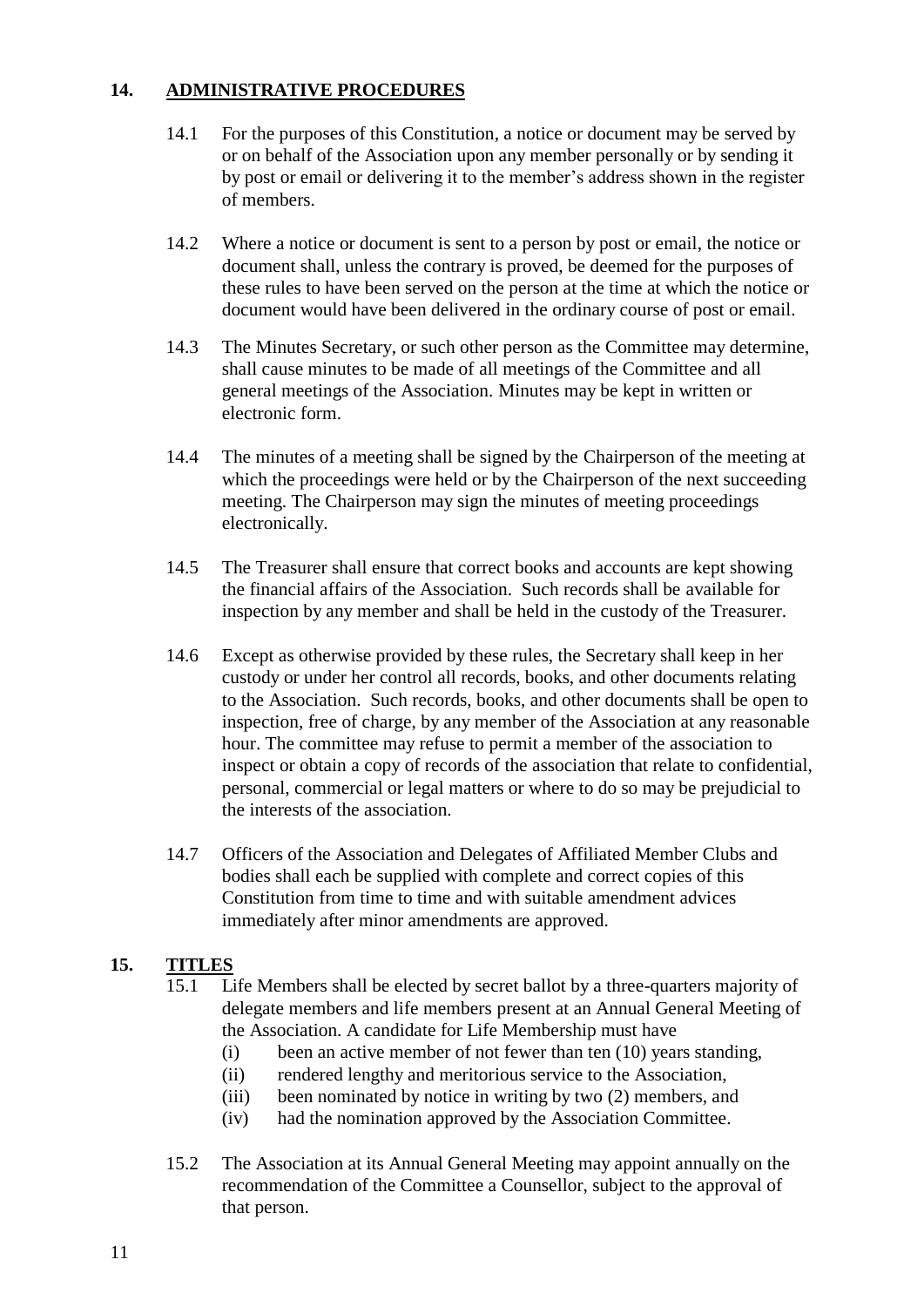## **16. INDEMNITY AND INSURANCE**

- 16.1 Every officer or servant of the Association shall be indemnified by the Association against all costs, losses and expenses which any such member or servant may incur or be held liable to by any reason of any contract entered into or act or deed done by him as such officer or servant or in any way in the discharge of his/her duties, and the amount for which such indemnity is provided shall immediately attach as a lien on the property of the Association and have priority between the members over all other claims.
- 16.2 An officer of the Association shall not be liable for the accounts, receipts, neglects or defaults of any other officer or for any loss or expenses happening to the Association through the insufficiency or deficiency of title to any property acquired by order of the Association for or on account of the Association or for the insufficiency or deficiency of any securities in or upon which any of the moneys of the Association shall be invested, or for any loss or damage arising from bankruptcy, insolvency or tortuous acts of any person with whom any moneys, securities or effects shall be deposited or for any loss, damage or misfortune whatever, which shall happen in the execution of the duties of his office or in relation thereto, unless the same happen through his/her own act or willful default.

## **17. COMPETITION BY-LAWS**

- 17.1 Competitions conducted by the Association shall be conducted in accordance with this Constitution and any Competition By-laws adopted to govern such, subject to any amendments passed at Special General Meetings so called to deal with such amendments.
- 17.2 Amendment, variations, rescissions or additions, either wholly or in part shall be dealt in accordance with the same provisions and conditions as applying to this Constitution of the Association.

#### **18. PUBLIC OFFICER**

- 18.1 The Committee shall ensure that a person is appointed as Public Officer.
- 18.2 The first Public Officer shall be the person who completed the application for incorporation for the Association.
- 18.3 The Committee may at any time remove the Public Officer and appoint a new Public Officer provided the person appointed is 18 years of age or older, and a resident of New South Wales.
- 18.4 The Public Officer shall be deemed to have vacated her position in the following circumstances:
	- (i) death;
	- (ii) resignation in writing to the Committee;
	- (iii) removal by the passing of a resolution at a general meeting;
	- (iv) bankruptcy;
	- (v) mental incapacity;
	- (vi) residency outside New South Wales.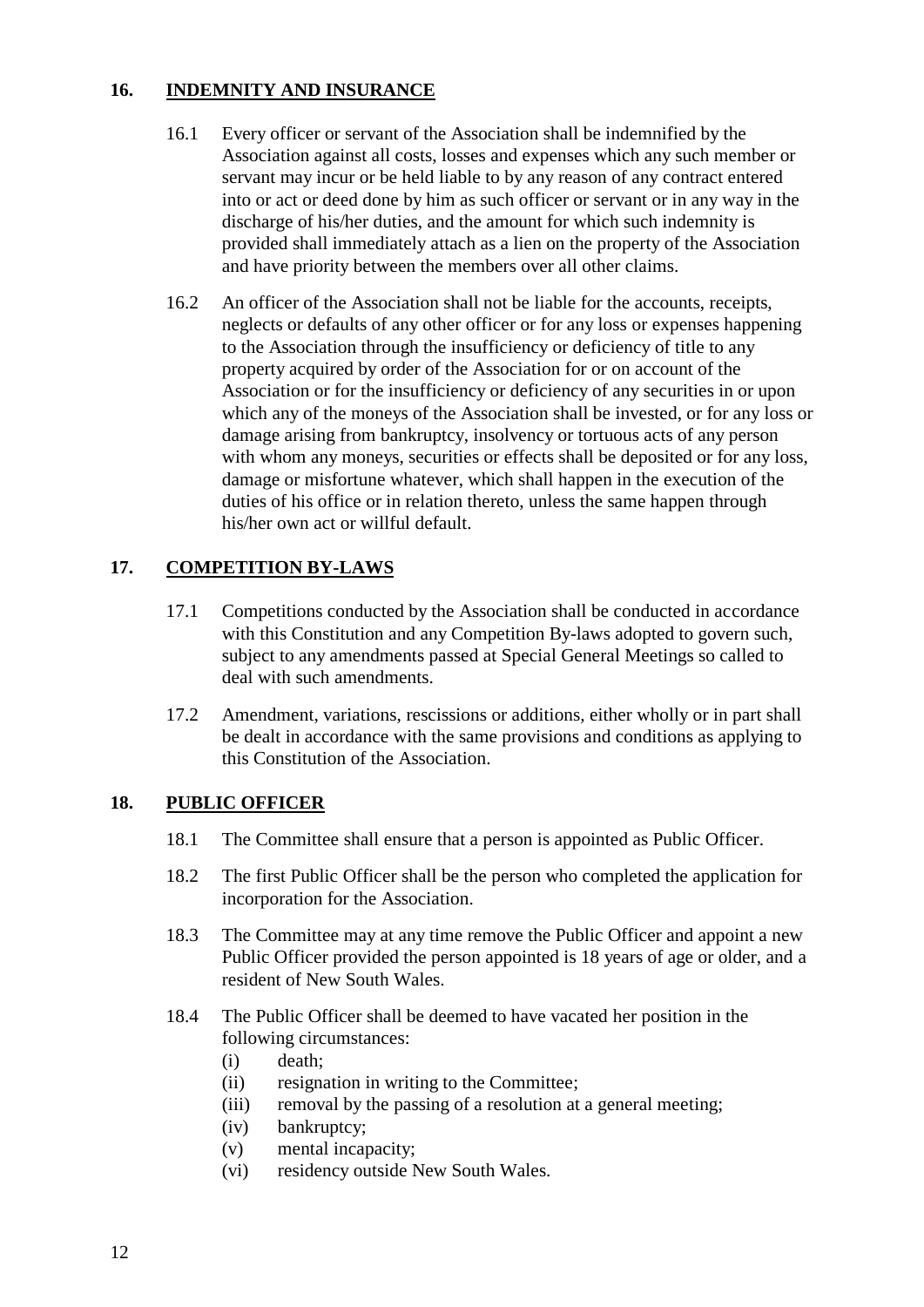- 18.5 The Committee must fill any vacancy in the position of Public Officer within 28 days. The new Public Officer must notify Fair Trading within 28 days of the new appointment. Notification must be on the approved form.
- 18.6 The Public Officer may be an office bearer, Committee member, employee, or any other person regarded as suitable for the position by the Committee.
- 18.7 The Public Officer is required to notify the NSW Fair Trading by the prescribed form in the following circumstances:
	- (i) her appointment (within 28 days) on the approved form;
	- (ii) a change of his/her residential address (within 28 days);
	- (iii) a change in the association's objects or constitution (within 28 days of the passing of a special resolution);
	- (iv) the association's financial affairs (within one month after the Annual General Meeting).

The Public Officer acts as the official contact for the association, including taking delivery of documents served on the association and bringing them to the attention of the committee as soon as practicable.

## **19. STATUS AND COMPLIANCE OF ASSOCIATION**

19.1. Recognition of Association

The Association will be recognised as a body responsible for administering women's golf in the District in accordance with the rules, objects and purposes of Golf NSW and will:

- (i) at all times recognise Golf NSW as the peak body for women's golf in New South Wales;
- (ii) seek to continue to be recognised as a District Affiliate of Golf NSW;
- (iii) continue to administer women's golf in the District in accordance with the objects of the Association and the rules, objects, purposes, policies and instrument of delegation of Golf NSW.

#### 19.2. Compliance of Association

The Members acknowledge and agree the Association will:

- (i) be or remain incorporated in New South Wales and such other places as are required under the Law;
- (ii) appoint a Golf NSW delegate and such other persons as may be required to be appointed to Golf NSW committees from time to time under these Rules or the Golf NSW Constitution or otherwise;
- (iii) to the extent permitted or required by the Act and Golf NSW, ensure any amendments to, or substitution of, this Constitution are generally in conformity with Golf NSW's constitution (as this may change from time to time).
- 19.3 Operation of Rules
- 19.3.1 The Association and the Members acknowledge and agree that they are bound by this Constitution and the Constitution of Golf NSW and that this Constitution and the Constitution of Golf NSW operate to create uniformity in the way in which the objects of the Association and women's golf are to be conducted, promoted, encouraged and administered throughout Australia.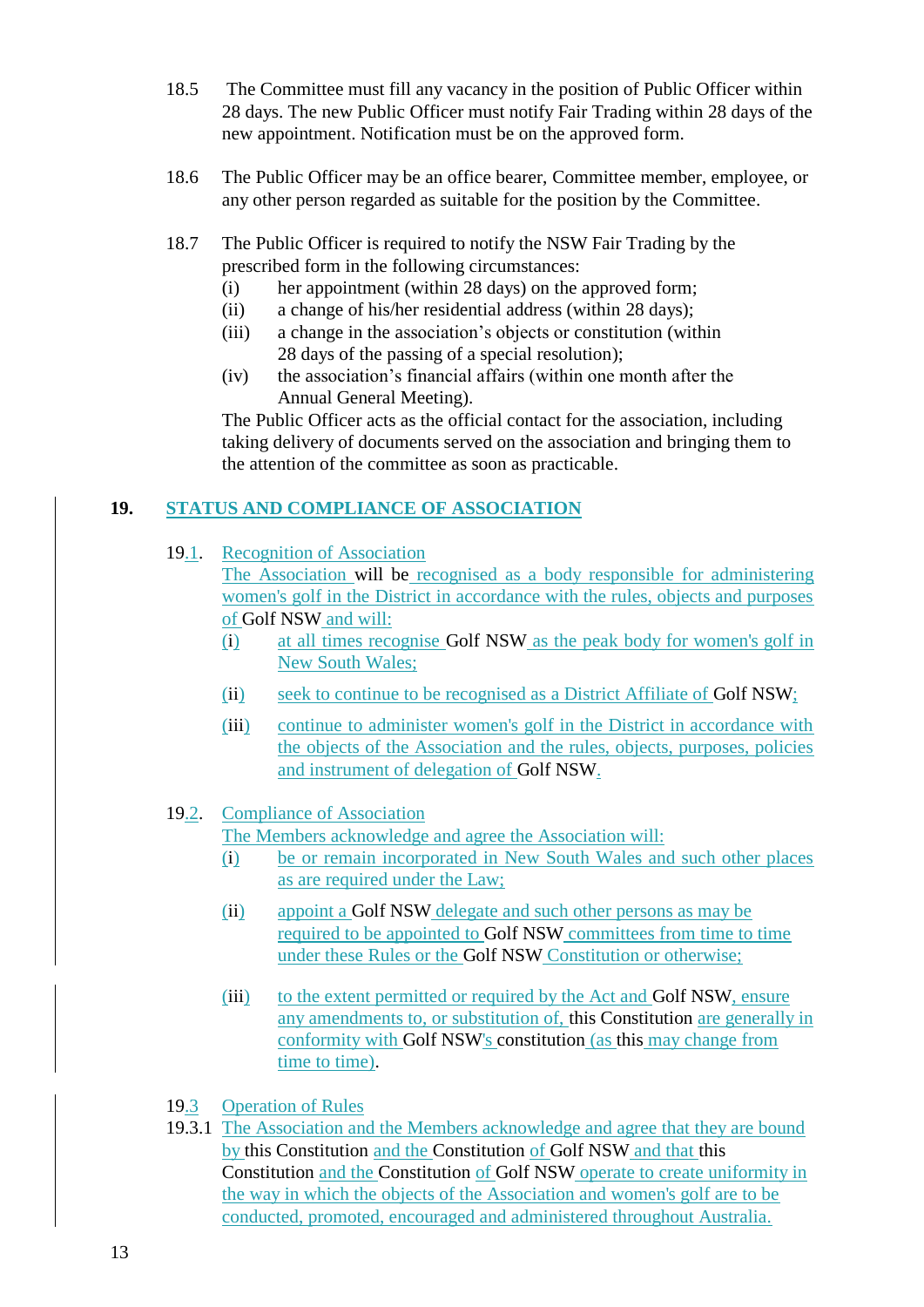#### 19.3.2 Discipline of Members

The Constitution of Golf NSW will be applied.

#### 19.4 Compliance of Affiliated Clubs

The Affiliated Clubs acknowledge and agree the Affiliated Clubs will:

- (a) nominate a Club Representative of the Member Club to attend General Meetings, and inform the Association of the details of that person accordingly; and
- (b) recognise Golf NSW as the authority for golf in New South Wales and the District.
- **20.** In any matters not covered by these regulations, Constitution of Golf NSW will prevail.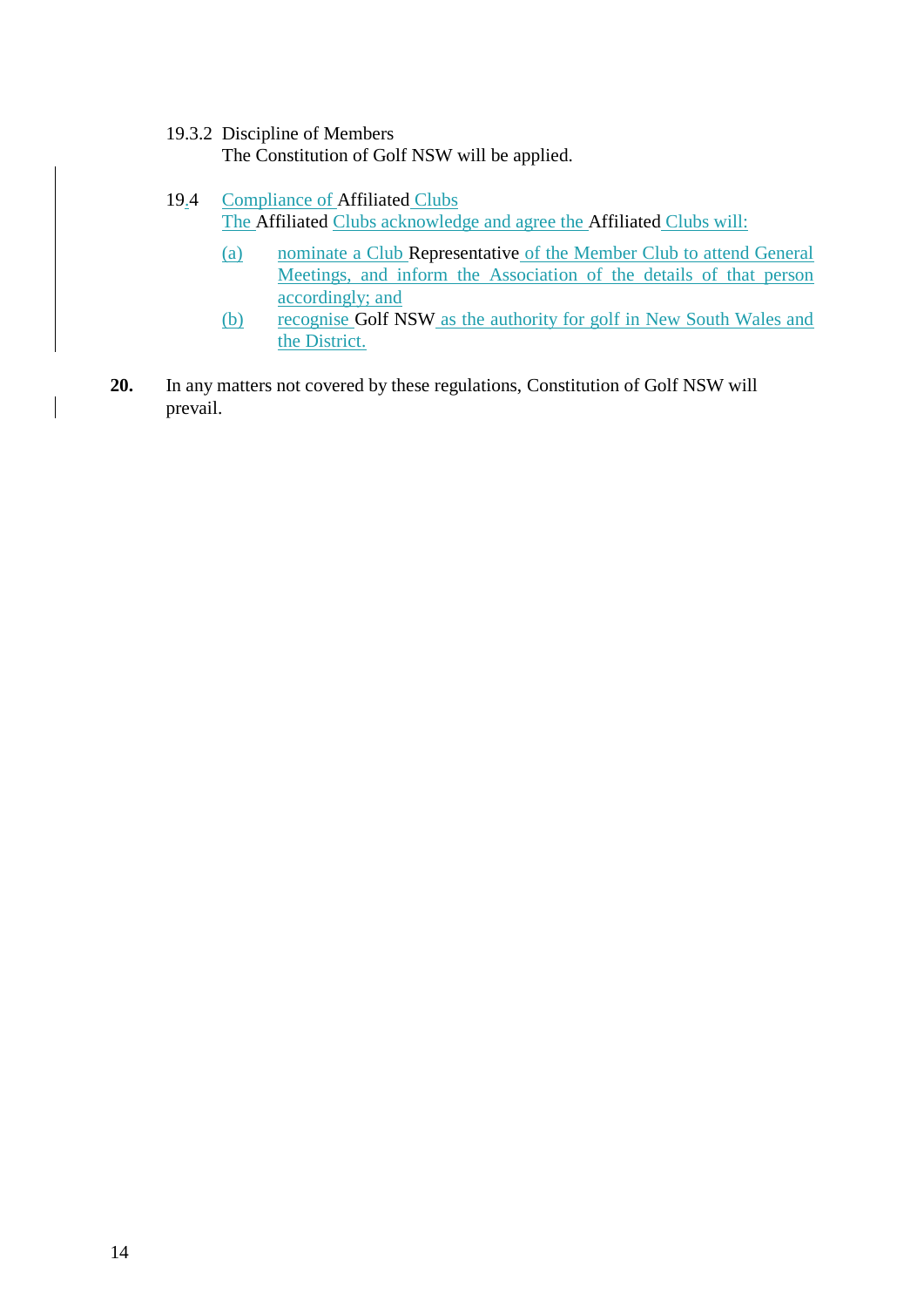## Appendix 1

## **Application for Membership** of the **Women's Golf Illawarra Incorporated District Golf Association**

(incorporated under the Associations Incorporation Act 2009)

………………………………………………………………………………………………………… ("the applicant") (full name of applicant)

of ……………………………………………………………………………………………………………………………………….. (address of applicant)

hereby applies to become a member of the abovenamed incorporated Association. In the event of admission as a member, the applicant hereby agrees to be bound by the Constitution of the Association in force from time to time.

…………………………………………………………….

Signature of applicant

…………………………………………………………….

Date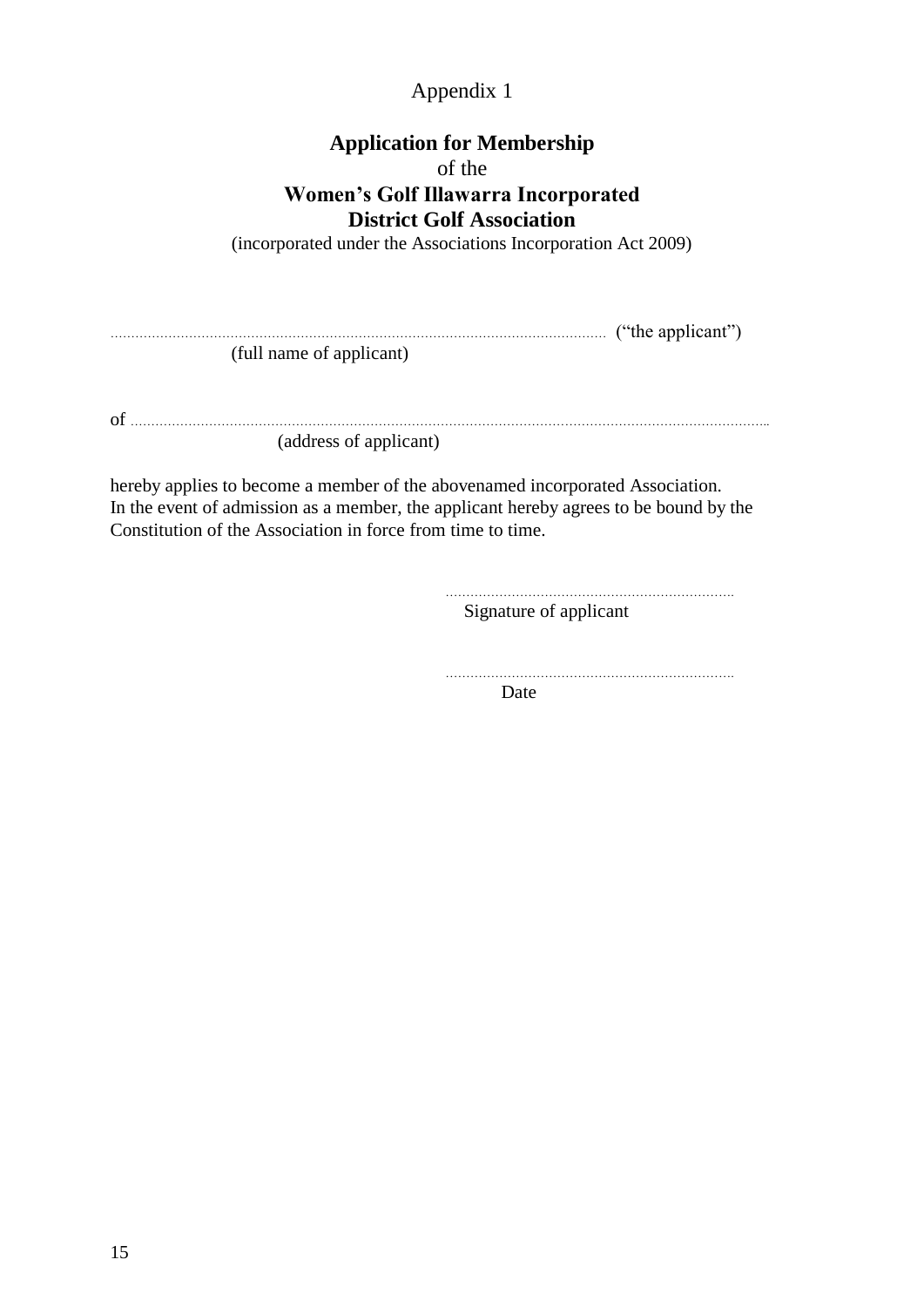## **TABLE OF CONTENTS**

| 1.  | NAME of the ASSOCIATION                     | 2              |
|-----|---------------------------------------------|----------------|
| 2.  | <b>INTERPRETATION</b>                       | $\mathbf{2}$   |
|     | 2.1 Definitions                             | $\overline{2}$ |
|     | 2.2 Interpretation                          | $\overline{2}$ |
| 3.  | OBJECTS and POWERS of the ASSOCIATION       | 3              |
| 4.  | <b>MEMBERSHIP and AFFILIATIONS</b>          | 3              |
|     | 4.1 Categories of membership                | 3              |
|     | 4.2 Register of membership                  | 3              |
|     | 4.3 Effective membership                    | 3              |
| 5.  | <b>APPLICATION for MEMBERSHIP</b>           | 4              |
| 6.  | <b>SUBSCRIPTION and FEES</b>                | $\overline{4}$ |
|     | 6.1 Determination and Obligation            | $\overline{4}$ |
|     | 6.2 Different categories of members         | $\overline{4}$ |
| 7.  | <b>MEMBER'S LIABILITY</b>                   | 4              |
| 8.  | MANAGEMENT COMMITTEE                        | $\overline{4}$ |
|     | 8.1 Powers                                  | $\overline{4}$ |
|     | 8.2 Officers and committee members          | $\overline{4}$ |
|     | 8.3 Meetings                                | 5              |
|     | 8.4 Procedure and voting                    | 5              |
|     | 8.5 Delegation                              | 6              |
| 9.  | <b>FINANCE</b>                              | 6              |
|     | 9.1 Club fees                               | 6              |
|     | 9.2 Address for Payment                     | 6              |
|     | 9.3 Notification of fees                    | 6              |
|     | 9.4 Date fixed for payment                  | 6              |
|     | 9.5 Failure to pay                          | 6              |
|     | 9.6 Unfinancial club                        | 6              |
|     | 9.7 Financial year                          | 6              |
|     | 9.8 Treasurer's duties                      | 6              |
|     | 9.9 Income and Property                     |                |
|     | 9.10 Funds investment and Auditor           | Ί              |
|     | 9.11 Distribution of Property on Winding up | 7              |
| 10. | <b>GENERAL MEETING</b>                      | 8              |
|     | 10.1 Powers                                 | 8              |
|     | 10.1.1 Voting                               | 8              |
|     | 10.1.2 Club delegates                       | 8              |
|     | 10.1.3 Proxy vote                           | 8              |
|     | 10.1.4 Person presiding                     | 8              |
|     | 10.1.5 Quorum                               | 8              |
|     | 10.1.6 Adjournment                          | 8              |
|     | 10.1.7 Voting                               | 8              |

 $\ldots \ldots$